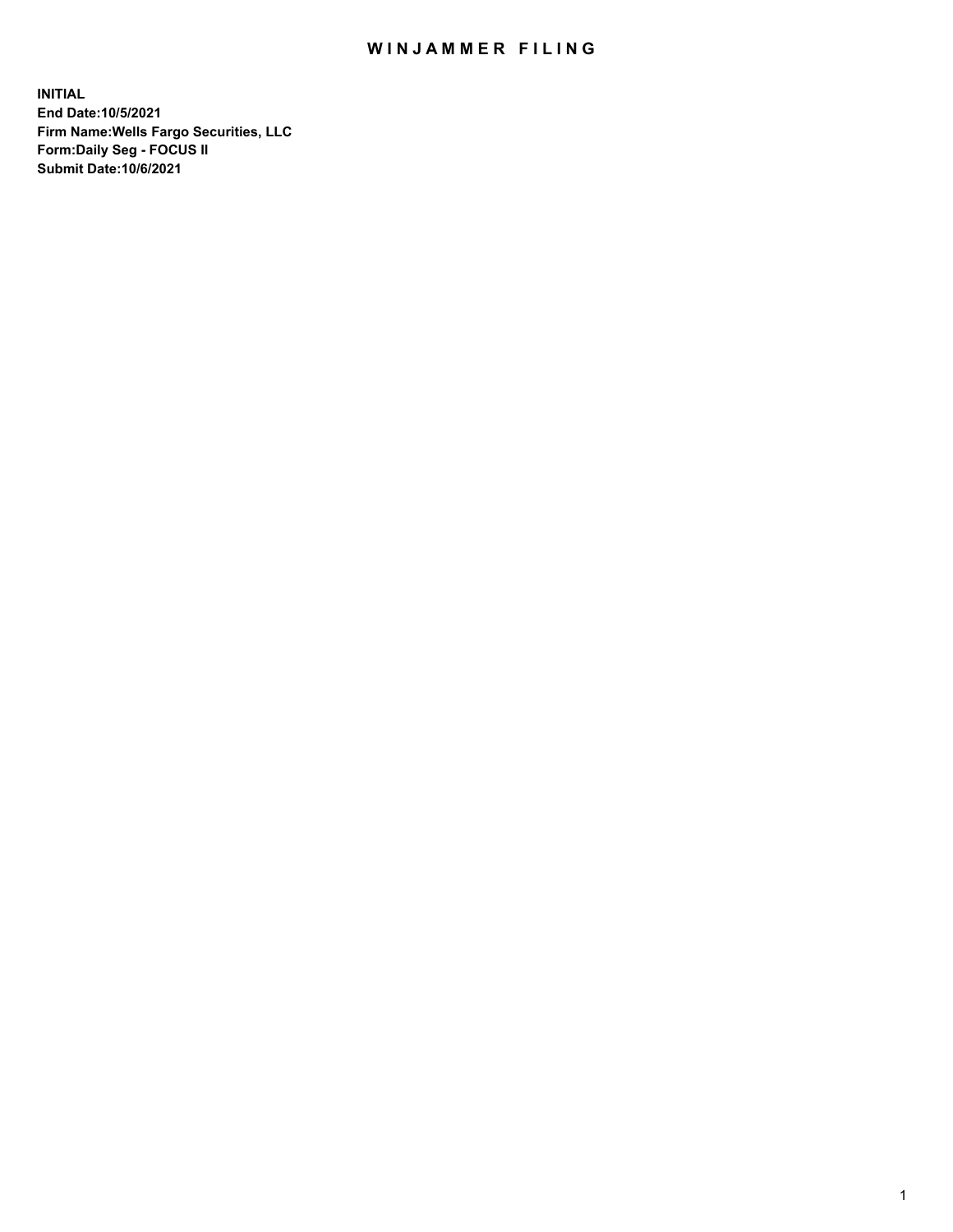**INITIAL End Date:10/5/2021 Firm Name:Wells Fargo Securities, LLC Form:Daily Seg - FOCUS II Submit Date:10/6/2021 Daily Segregation - Cover Page**

| Name of Company                                                                                                                                                                                                                                                                                                               | <b>Wells Fargo Securities LLC</b>                          |
|-------------------------------------------------------------------------------------------------------------------------------------------------------------------------------------------------------------------------------------------------------------------------------------------------------------------------------|------------------------------------------------------------|
| <b>Contact Name</b>                                                                                                                                                                                                                                                                                                           | <b>James Gnall</b>                                         |
| <b>Contact Phone Number</b>                                                                                                                                                                                                                                                                                                   | 917-699-6822                                               |
| <b>Contact Email Address</b>                                                                                                                                                                                                                                                                                                  | james.w.gnall@wellsfargo.com                               |
| FCM's Customer Segregated Funds Residual Interest Target (choose one):<br>a. Minimum dollar amount: ; or<br>b. Minimum percentage of customer segregated funds required:% ; or<br>c. Dollar amount range between: and; or<br>d. Percentage range of customer segregated funds required between:% and%.                        | 125,000,000<br><u>0</u><br>0 <sub>0</sub><br>00            |
| FCM's Customer Secured Amount Funds Residual Interest Target (choose one):<br>a. Minimum dollar amount: ; or<br>b. Minimum percentage of customer secured funds required:%; or<br>c. Dollar amount range between: and; or<br>d. Percentage range of customer secured funds required between: % and %.                         | 35,000,000<br><u>0</u><br>0 <sub>0</sub><br>0 <sub>0</sub> |
| FCM's Cleared Swaps Customer Collateral Residual Interest Target (choose one):<br>a. Minimum dollar amount: ; or<br>b. Minimum percentage of cleared swaps customer collateral required:%; or<br>c. Dollar amount range between: and; or<br>d. Percentage range of cleared swaps customer collateral required between:% and%. | 360,000,000<br><u>0</u><br>00<br>00                        |

Attach supporting documents CH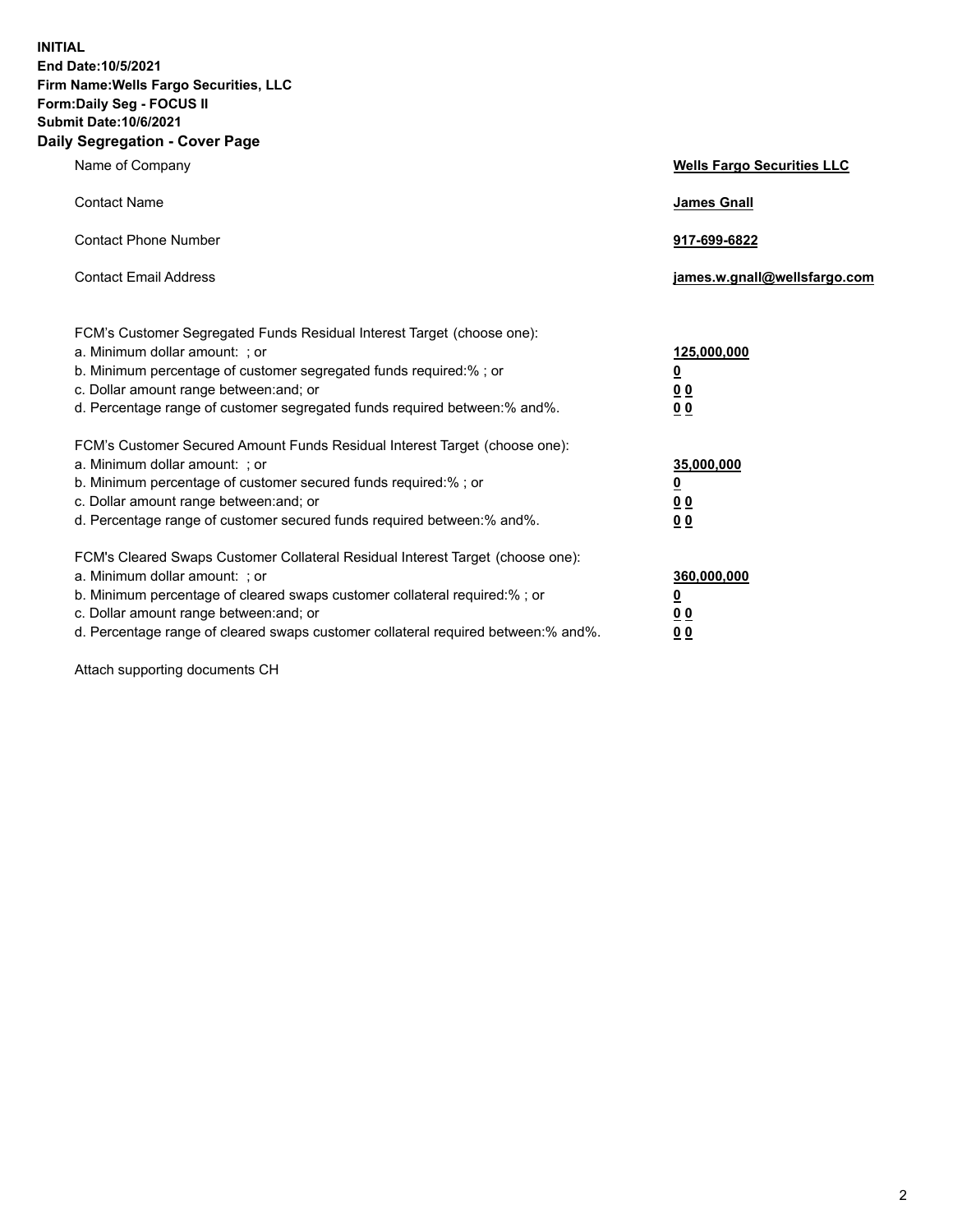**INITIAL End Date:10/5/2021 Firm Name:Wells Fargo Securities, LLC Form:Daily Seg - FOCUS II Submit Date:10/6/2021**

## **Daily Segregation - Secured Amounts**

|    | Foreign Futures and Foreign Options Secured Amounts                                         |                                    |
|----|---------------------------------------------------------------------------------------------|------------------------------------|
|    | Amount required to be set aside pursuant to law, rule or regulation of a foreign            | $0$ [7305]                         |
|    | government or a rule of a self-regulatory organization authorized thereunder                |                                    |
| 1. | Net ledger balance - Foreign Futures and Foreign Option Trading - All Customers             |                                    |
|    | A. Cash                                                                                     | 322,671,235 [7315]                 |
|    | B. Securities (at market)                                                                   | 210,685,468 [7317]                 |
| 2. | Net unrealized profit (loss) in open futures contracts traded on a foreign board of trade   | 13,598,588 [7325]                  |
| 3. | Exchange traded options                                                                     |                                    |
|    | a. Market value of open option contracts purchased on a foreign board of trade              | 946,510 [7335]                     |
|    | b. Market value of open contracts granted (sold) on a foreign board of trade                | -205,488 [7337]                    |
| 4. | Net equity (deficit) (add lines 1. 2. and 3.)                                               | 547,696,313 [7345]                 |
| 5. | Account liquidating to a deficit and account with a debit balances - gross amount           | 10,667,033 [7351]                  |
|    | Less: amount offset by customer owned securities                                            | -10,666,531 [7352] 502 [7354]      |
| 6. | Amount required to be set aside as the secured amount - Net Liquidating Equity              | 547,696,815 [7355]                 |
|    | Method (add lines 4 and 5)                                                                  |                                    |
| 7. | Greater of amount required to be set aside pursuant to foreign jurisdiction (above) or line | 547,696,815 [7360]                 |
|    | 6.                                                                                          |                                    |
|    | FUNDS DEPOSITED IN SEPARATE REGULATION 30.7 ACCOUNTS                                        |                                    |
| 1. | Cash in banks                                                                               |                                    |
|    | A. Banks located in the United States                                                       | 184,098,236 [7500]                 |
|    | B. Other banks qualified under Regulation 30.7                                              | 30,421,707 [7520] 214,519,943      |
|    |                                                                                             | [7530]                             |
| 2. | Securities                                                                                  |                                    |
|    | A. In safekeeping with banks located in the United States                                   | 109,672,815 [7540]                 |
|    | B. In safekeeping with other banks qualified under Regulation 30.7                          | 0 [7560] 109,672,815 [7570]        |
| 3. | Equities with registered futures commission merchants                                       |                                    |
|    | A. Cash                                                                                     | -11,260,693 [7580]                 |
|    | <b>B.</b> Securities                                                                        | 121,025,122 [7590]                 |
|    | C. Unrealized gain (loss) on open futures contracts                                         | 22,946,817 [7600]                  |
|    | D. Value of long option contracts                                                           | 946,510 [7610]                     |
|    | E. Value of short option contracts                                                          | -205,488 [7615] 133,452,268 [7620] |
| 4. | Amounts held by clearing organizations of foreign boards of trade                           |                                    |
|    | A. Cash                                                                                     | $0$ [7640]                         |
|    | <b>B.</b> Securities                                                                        | $0$ [7650]                         |
|    | C. Amount due to (from) clearing organization - daily variation                             | $0$ [7660]                         |
|    | D. Value of long option contracts                                                           | $0$ [7670]                         |
|    | E. Value of short option contracts                                                          | 0 [7675] 0 [7680]                  |
| 5. | Amounts held by members of foreign boards of trade                                          |                                    |
|    | A. Cash                                                                                     | 26,525,912 [7700]                  |
|    | <b>B.</b> Securities                                                                        | 200,102,803 [7710]                 |
|    | C. Unrealized gain (loss) on open futures contracts                                         | $-29,013,385$ [7720]               |
|    | D. Value of long option contracts                                                           | $0$ [7730]                         |
|    | E. Value of short option contracts                                                          | 0 [7735] 197,615,330 [7740]        |
| 6. | Amounts with other depositories designated by a foreign board of trade                      | $0$ [7760]                         |
| 7. | Segregated funds on hand                                                                    | $0$ [7765]                         |
| 8. | Total funds in separate section 30.7 accounts                                               | 655,260,356 [7770]                 |
| 9. | Excess (deficiency) Set Aside for Secured Amount (subtract line 7 Secured Statement         | 107,563,541 [7380]                 |
|    | Page 1 from Line 8)                                                                         |                                    |

- 10. Management Target Amount for Excess funds in separate section 30.7 accounts **35,000,000** [7780]
- 11. Excess (deficiency) funds in separate 30.7 accounts over (under) Management Target **72,563,541** [7785]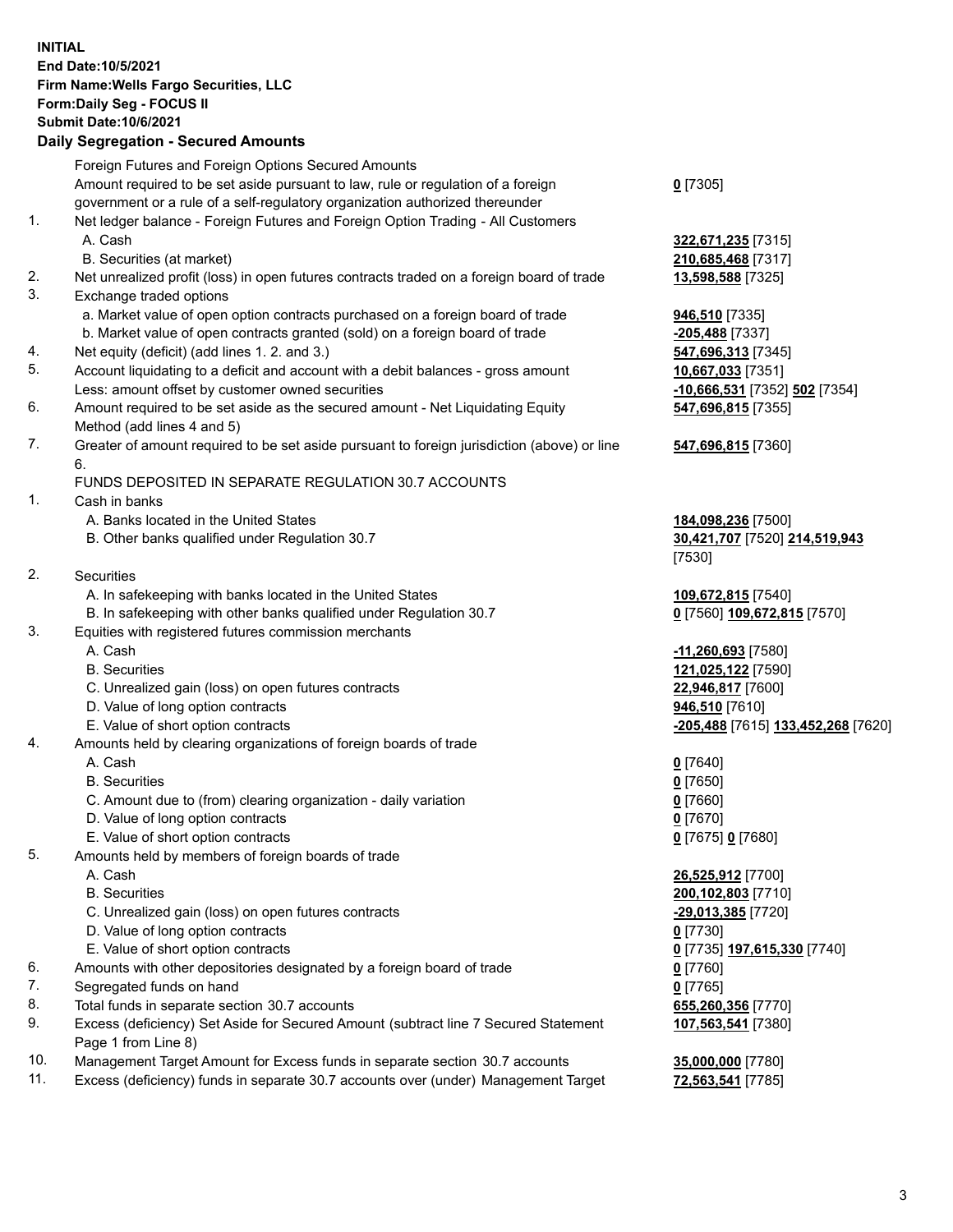**INITIAL End Date:10/5/2021 Firm Name:Wells Fargo Securities, LLC Form:Daily Seg - FOCUS II Submit Date:10/6/2021**

## **Daily Segregation - Segregation Statement**

SEGREGATION REQUIREMENTS(Section 4d(2) of the CEAct)

|     | SEGREGATION REQUIREMENTS(Section 40(2) OF the CEACH                                 |                               |
|-----|-------------------------------------------------------------------------------------|-------------------------------|
| 1.  | Net ledger balance                                                                  |                               |
|     | A. Cash                                                                             | 3,471,208,746 [7010]          |
|     | B. Securities (at market)                                                           | 1,737,936,215 [7020]          |
| 2.  | Net unrealized profit (loss) in open futures contracts traded on a contract market  | $-302,572,656$ [7030]         |
| 3.  | Exchange traded options                                                             |                               |
|     | A. Add market value of open option contracts purchased on a contract market         | 3,098,424,737 [7032]          |
|     | B. Deduct market value of open option contracts granted (sold) on a contract market | -2,972,090,829 [7033]         |
| 4.  | Net equity (deficit) (add lines 1, 2 and 3)                                         | 5,032,906,213 [7040]          |
| 5.  | Accounts liquidating to a deficit and accounts with                                 |                               |
|     | debit balances - gross amount                                                       | 132,248,959 [7045]            |
|     | Less: amount offset by customer securities                                          | -131,049,568 [7047] 1,199,391 |
|     |                                                                                     | [7050]                        |
| 6.  | Amount required to be segregated (add lines 4 and 5)                                | 5,034,105,604 [7060]          |
|     | FUNDS IN SEGREGATED ACCOUNTS                                                        |                               |
| 7.  | Deposited in segregated funds bank accounts                                         |                               |
|     | A. Cash                                                                             | 169,249,867 [7070]            |
|     | B. Securities representing investments of customers' funds (at market)              | 630,301,167 [7080]            |
|     | C. Securities held for particular customers or option customers in lieu of cash (at | 221,146,729 [7090]            |
|     | market)                                                                             |                               |
| 8.  | Margins on deposit with derivatives clearing organizations of contract markets      |                               |
|     | A. Cash                                                                             | 2,441,583,561 [7100]          |
|     | B. Securities representing investments of customers' funds (at market)              | 349,780,367 [7110]            |
|     | C. Securities held for particular customers or option customers in lieu of cash (at | 1,516,789,486 [7120]          |
|     | market)                                                                             |                               |
| 9.  | Net settlement from (to) derivatives clearing organizations of contract markets     | 84,600,048 [7130]             |
| 10. | Exchange traded options                                                             |                               |
|     | A. Value of open long option contracts                                              | 3,098,424,737 [7132]          |
|     | B. Value of open short option contracts                                             | -2,972,090,829 [7133]         |
| 11. | Net equities with other FCMs                                                        |                               |
|     | A. Net liquidating equity                                                           | $0$ [7140]                    |
|     | B. Securities representing investments of customers' funds (at market)              | $0$ [7160]                    |
|     | C. Securities held for particular customers or option customers in lieu of cash (at | $0$ [7170]                    |
|     | market)                                                                             |                               |
| 12. | Segregated funds on hand                                                            | $0$ [7150]                    |
| 13. | Total amount in segregation (add lines 7 through 12)                                | 5,539,785,133 [7180]          |
| 14. | Excess (deficiency) funds in segregation (subtract line 6 from line 13)             | 505,679,529 [7190]            |
| 15. | Management Target Amount for Excess funds in segregation                            | 125,000,000 [7194]            |
| 16. | Excess (deficiency) funds in segregation over (under) Management Target Amount      | 380,679,529 [7198]            |
|     | Excess                                                                              |                               |